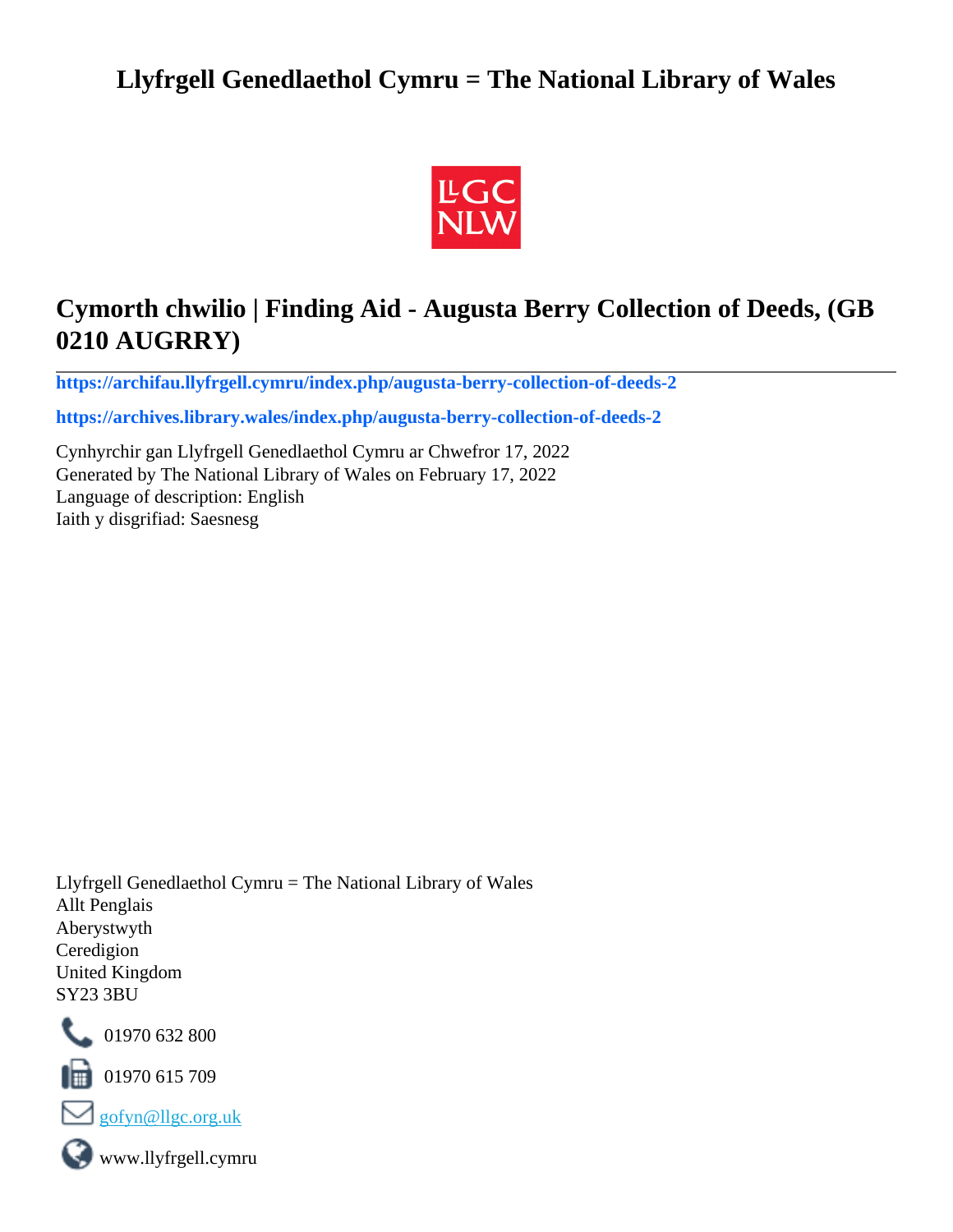# **Tabl cynnwys | Table of contents**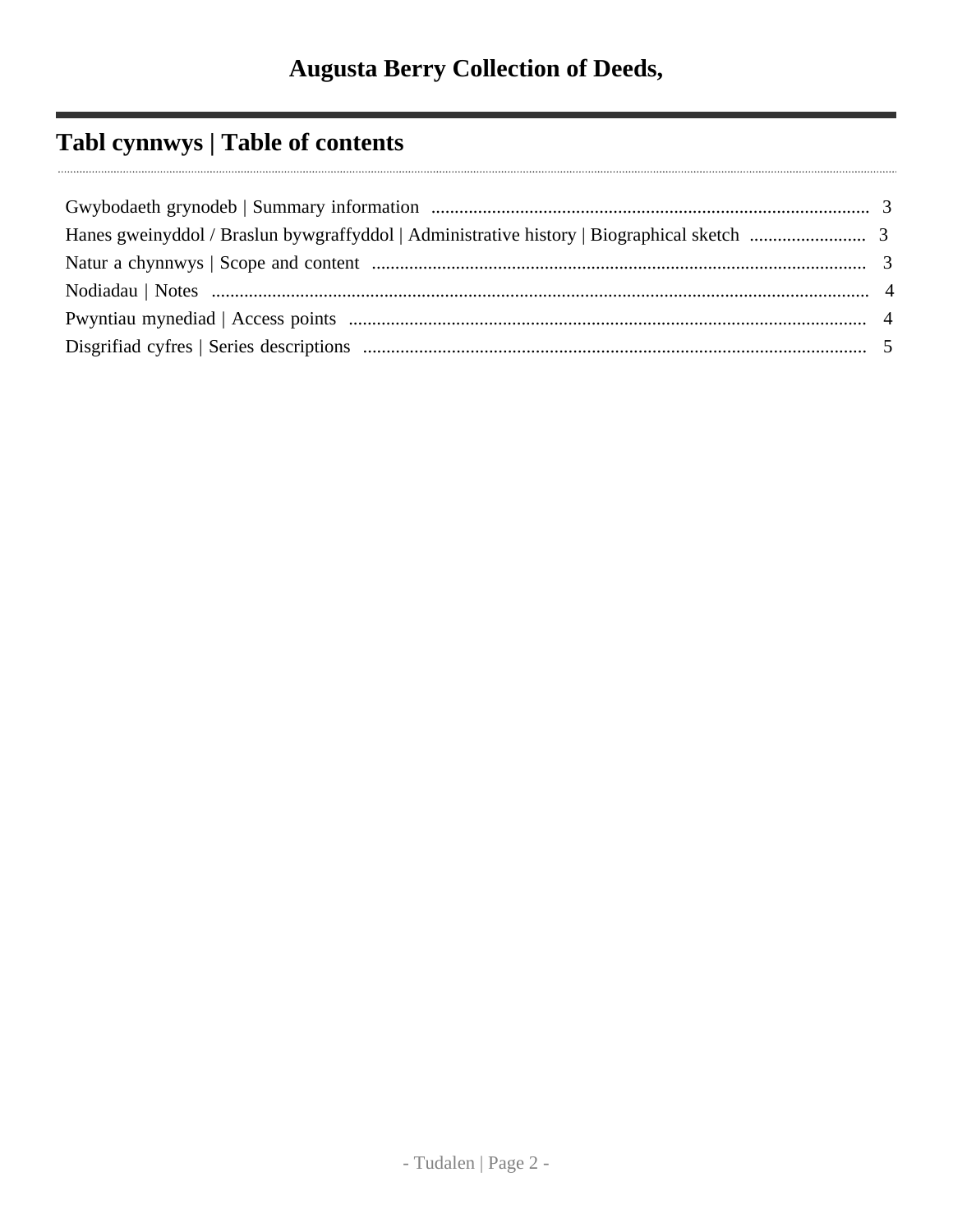## <span id="page-2-0"></span>**Crynodeb o wybodaeth | Summary of information**

| <b>Lleoliad   Repository:</b>                                                       | Llyfrgell Genedlaethol Cymru $=$ The National Library of Wales     |
|-------------------------------------------------------------------------------------|--------------------------------------------------------------------|
| <b>Teitl</b>   Title:                                                               | Augusta Berry Collection of Deeds,                                 |
| Cod cyfeirnod  <br><b>Reference code:</b>                                           | <b>GB 0210 AUGRRY</b>                                              |
| Virtua system control<br>number [alternative]:                                      | vtls003844029                                                      |
| Project identifier<br>[alternative]:                                                | <b>ANW</b>                                                         |
| <b>Dyddiad</b>   Date:                                                              | 1753-1865 (accumulated [1939]) / (dyddiad creu   date of creation) |
| Disgrifiad ffisegol  <br><b>Physical description:</b>                               | 0.058 cubic metres (2 boxes)                                       |
| Lleoliad ffisegol  <br><b>Physical location:</b>                                    | ARCH/MSS (GB0210)                                                  |
| Dyddiadau creu,<br>golygu a dileu   Dates<br>of creation, revision<br>and deletion: | January 2003.                                                      |
| Nodyn   Note<br>[generalNote]:                                                      | Title supplied from contents of fonds                              |

# <span id="page-2-1"></span>**Hanes gweinyddol / Braslun bywgraffyddol | Administrative history | Biographical sketch**

#### **Nodyn | Note**

No information found.

## <span id="page-2-2"></span>**Natur a chynnwys | Scope and content**

Deeds collect by J. Augusta Berry, mainly relating to properties in Glamorgan, Pembrokeshire and Carmarthenshire, 1753-1865.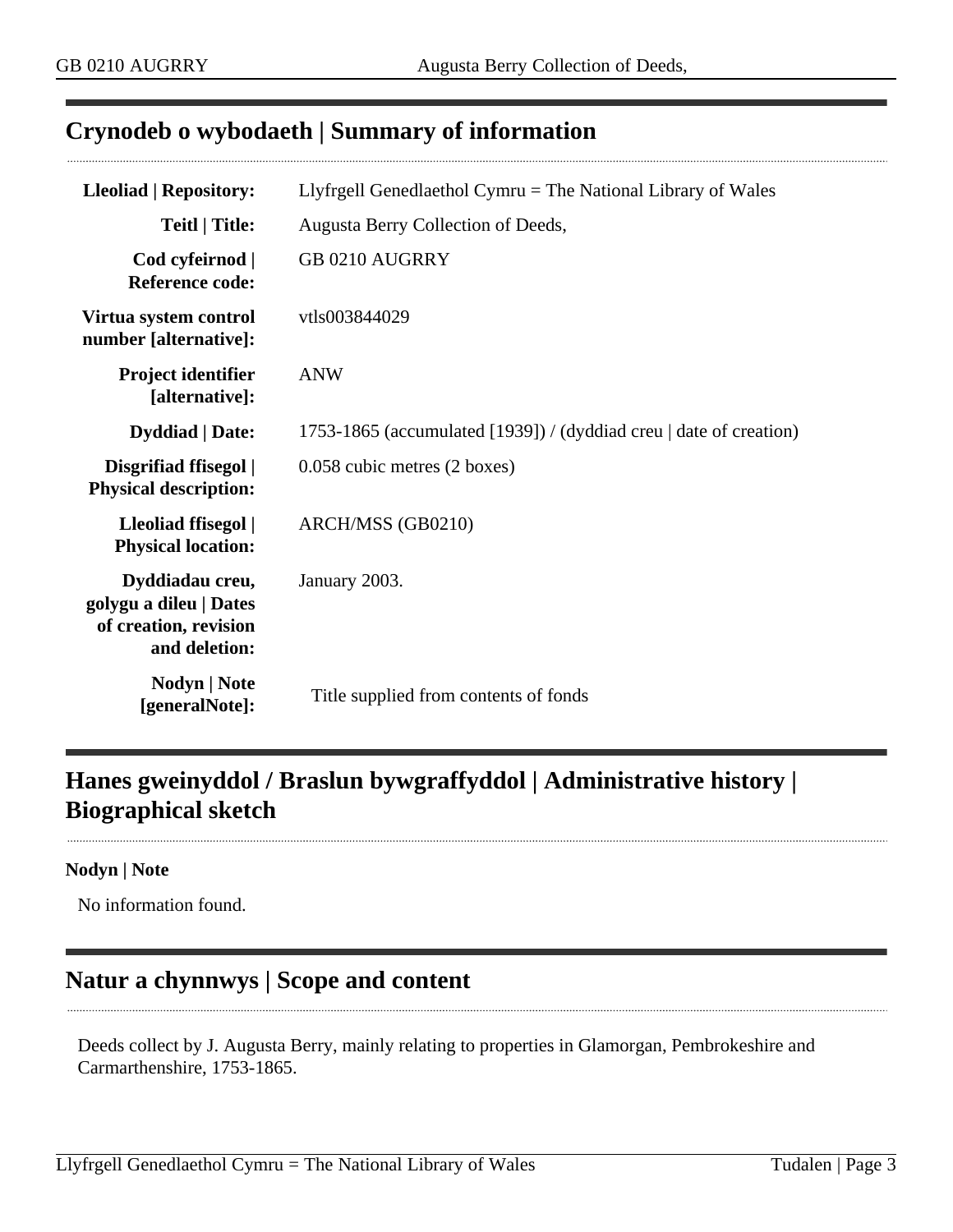## <span id="page-3-0"></span>**Nodiadau | Notes**

### **Nodiadau teitl | Title notes**

### **Ffynhonnell | Immediate source of acquisition**

Donated by Mrs J. Augusta Berry, Surbiton, in 1939.

#### **Trefniant | Arrangement**

Arranged chronologically.

#### **Cyfyngiadau ar fynediad | Restrictions on access**

Readers consulting modern papers in the National Library of Wales are required to sign the 'Modern papers - data protection' form.

#### **Amodau rheoli defnydd | Conditions governing use**

Usual copyright regulations apply.

#### **Rhestrau cymorth | Finding aids**

A hard copy of the catalogue is available at the National Library of Wales.

#### **Ychwanegiadau | Accruals**

Accruals are not expected.

#### **Nodiadau eraill | Other notes**

• **Dynodwr sefydliad | Institution identifier**: Llyfrgell Genedlaethol Cymru = The National Library of Wales

## <span id="page-3-1"></span>**Pwyntiau mynediad | Access points**

- Deeds -- Wales -- Carmarthenshire. (pwnc) | (subject)
- Deeds -- Wales -- Glamorgan. (pwnc) | (subject)
- Deeds -- Wales -- Pembrokeshire. (pwnc) | (subject)
- Carmarthenshire (Wales) (pwnc) | (subject)
- Glamorgan (Wales) (pwnc) | (subject)
- Pembrokeshire (Wales) (pwnc) | (subject)
- Wales (lle) | (place)
- Carmarthenshire. (lle) | (place)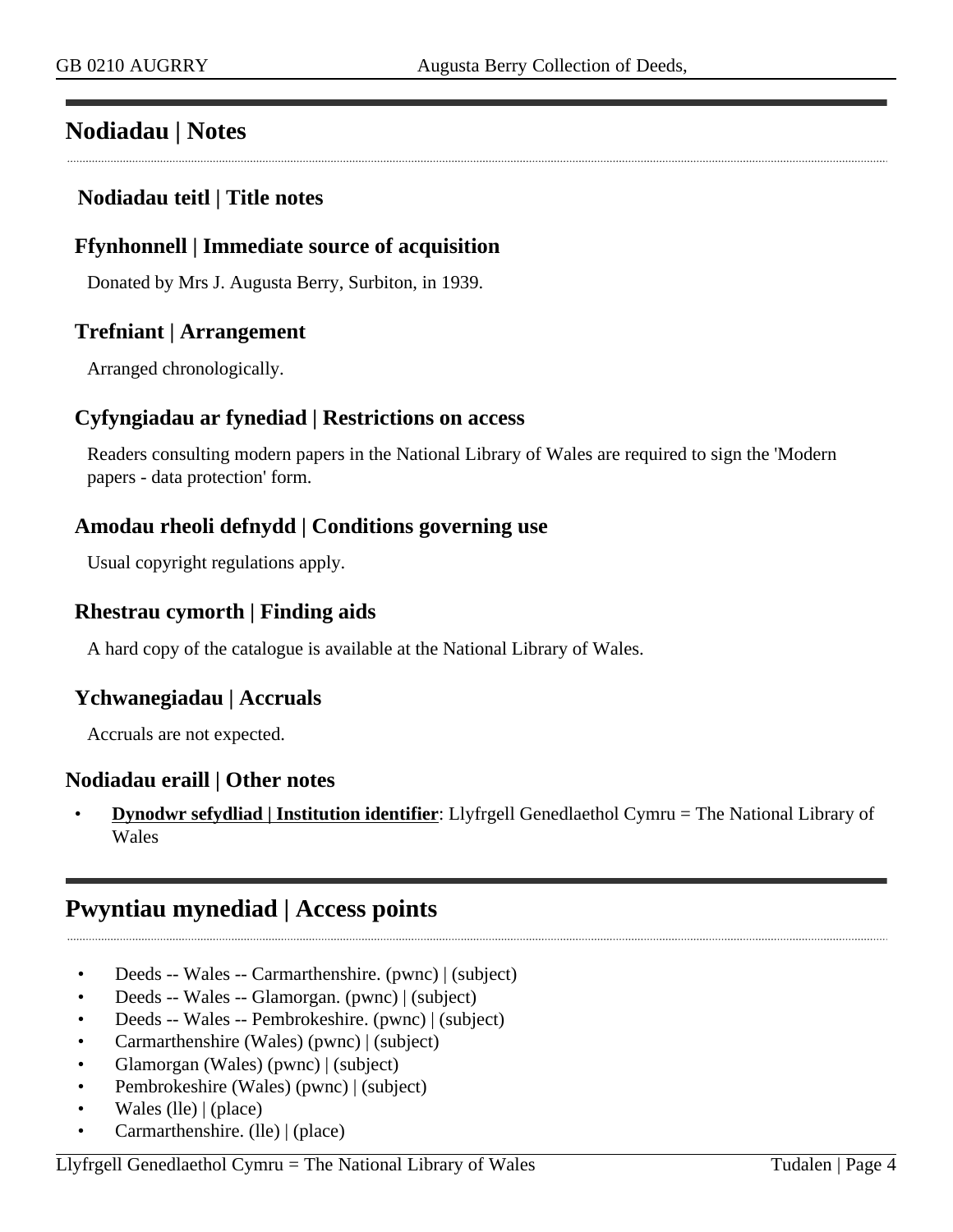- Glamorgan. (lle) | (place)
- Pembrokeshire. (lle) | (place)
- Carmarthenshire (Wales) (lle) | (place)
- Glamorgan (Wales) (lle) | (place)
- Pembrokeshire (Wales) (lle) | (place)

## <span id="page-4-0"></span>**Disgrifiad cyfres | Series descriptions**

| Cod cyfeirnod                  | Teitl   Title                                                                                                                                                                                                                                                                                                                                                                                                                                                                | Dyddiadau   Dates | Disgrifiad ffisegol   Physical |
|--------------------------------|------------------------------------------------------------------------------------------------------------------------------------------------------------------------------------------------------------------------------------------------------------------------------------------------------------------------------------------------------------------------------------------------------------------------------------------------------------------------------|-------------------|--------------------------------|
| Reference code                 |                                                                                                                                                                                                                                                                                                                                                                                                                                                                              |                   | description                    |
| 1. vtls005003785<br>ISYSARCHB1 | File - Release (pursuant to the marriage<br>settlement of Henry Streatfield and Ann,<br>his wife) of the manor of Lanharry and<br>messuages ,                                                                                                                                                                                                                                                                                                                                | 1753, April 3.    |                                |
|                                | Natur a chynnwys / Scope and content:                                                                                                                                                                                                                                                                                                                                                                                                                                        |                   |                                |
|                                | 1 Henry Streatfield of Chiddingstone, Kent, esq., and Ann his wife. 2 Samuel Egerton of Tatton,<br>Cheshire, and John Howell of Lincolns Inn, Middlesex, esq's. 3 Hopkin Rees of St Mary Hill, co. Glam.,<br>esq. Release (pursuant to the marriage settlement of Henry Streatfield and Ann, his wife) of the manor of<br>Lanharry and messuages in the parishes of Lanharry, Newland, and Coyty, co. Glam. Endorsed with an<br>assignment to Ann Streatfield, July 2, 1778. |                   |                                |
|                                | Nodyn   Note [generalNote]:                                                                                                                                                                                                                                                                                                                                                                                                                                                  |                   |                                |
|                                | Preferred citation: 1.                                                                                                                                                                                                                                                                                                                                                                                                                                                       |                   |                                |
|                                | Lleoliad ffisegol   Physical location:                                                                                                                                                                                                                                                                                                                                                                                                                                       |                   |                                |
|                                | ARCH/MSS (GB0210)                                                                                                                                                                                                                                                                                                                                                                                                                                                            |                   |                                |
| 2. vtls005003786<br>ISYSARCHB1 | File - Confirmation of mortgage of a<br>customary messuage and lands called<br>Kaer dre, Kaer dre vach, Kaer Coed, Erw<br>bartha, Tair ,                                                                                                                                                                                                                                                                                                                                     | 1753, April 27.   |                                |
|                                | Natur a chynnwys / Scope and content:                                                                                                                                                                                                                                                                                                                                                                                                                                        |                   |                                |
|                                | 1 Lewelin Yeorath of Lanharry, co. Glam., yeoman, and Anne, his wife. 2 Morgan David of Lantrissent,<br>gent. Confirmation of mortgage of a customary messuage and lands called Kaer dre, Kaer dre vach, Kaer<br>Coed, Erw bartha, Tair Erw gwtta, and Tair erw kae ton in Lanharry, co. Glam.                                                                                                                                                                               |                   |                                |
|                                | Nodyn   Note [generalNote]:                                                                                                                                                                                                                                                                                                                                                                                                                                                  |                   |                                |
|                                | Preferred citation: 2.                                                                                                                                                                                                                                                                                                                                                                                                                                                       |                   |                                |
|                                | Lleoliad ffisegol   Physical location:                                                                                                                                                                                                                                                                                                                                                                                                                                       |                   |                                |
|                                | ARCH/MSS (GB0210)                                                                                                                                                                                                                                                                                                                                                                                                                                                            |                   |                                |
| 3. vtls005003787<br>ISYSARCHB1 | <b>File - Lease of Court Herbert in Cadoxtone</b><br>near Neath with lands and minerals,                                                                                                                                                                                                                                                                                                                                                                                     | 1756, April 8.    |                                |
|                                | Natur a chynnwys / Scope and content:                                                                                                                                                                                                                                                                                                                                                                                                                                        |                   |                                |
|                                | 1 James Stanley of Poulton's Court, Hampshire, George Rice of Newton, co. Carm., and Henry Compton,<br>esquires. 2 Thomas Williams of Neath, esq. Lease of Court Herbert in Cadoxtone near Neath with lands<br>and minerals.                                                                                                                                                                                                                                                 |                   |                                |
|                                | Nodyn   Note [generalNote]:                                                                                                                                                                                                                                                                                                                                                                                                                                                  |                   |                                |
|                                | Preferred citation: 3.                                                                                                                                                                                                                                                                                                                                                                                                                                                       |                   |                                |
|                                | Lleoliad ffisegol   Physical location:                                                                                                                                                                                                                                                                                                                                                                                                                                       |                   |                                |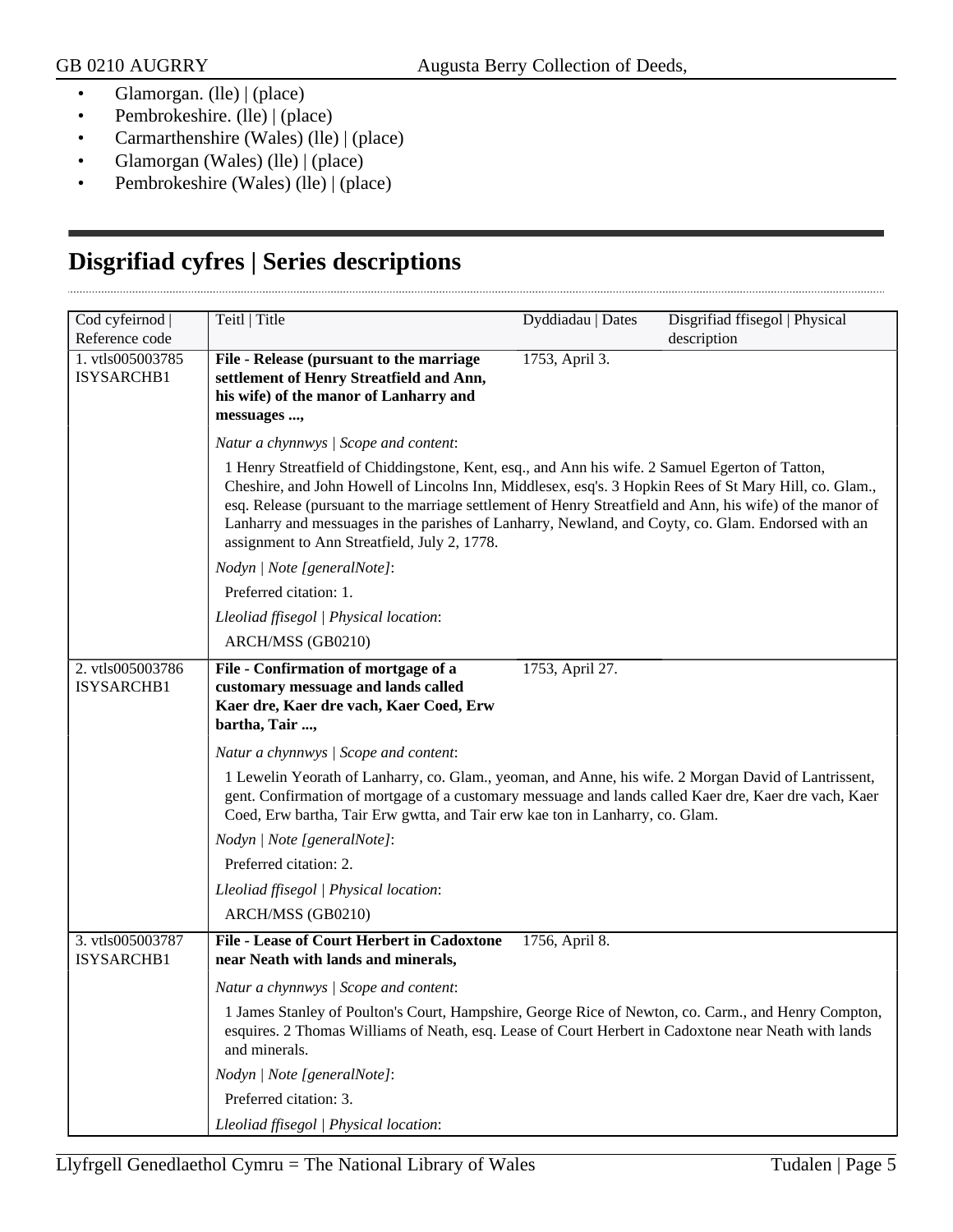|                                | ARCH/MSS (GB0210)                                                                                                                                                                                                                                                                                                                                                                                                                                                                                                                                                                                                    |
|--------------------------------|----------------------------------------------------------------------------------------------------------------------------------------------------------------------------------------------------------------------------------------------------------------------------------------------------------------------------------------------------------------------------------------------------------------------------------------------------------------------------------------------------------------------------------------------------------------------------------------------------------------------|
| 4. vtls005003788               | File - Assignment of mortgage of a<br>1757, April 27.                                                                                                                                                                                                                                                                                                                                                                                                                                                                                                                                                                |
| ISYSARCHB1                     | customary messuage and lands called<br>Kaer dre, Kaer dre vach, Kaer Coed, Erw                                                                                                                                                                                                                                                                                                                                                                                                                                                                                                                                       |
|                                | bartha, Tair ,                                                                                                                                                                                                                                                                                                                                                                                                                                                                                                                                                                                                       |
|                                | Natur a chynnwys / Scope and content:                                                                                                                                                                                                                                                                                                                                                                                                                                                                                                                                                                                |
|                                | 1 Morgan David of Lantrissent, co. Glam., gent. 2 Llewellin Yeorath of Lanharry, yeoman, and Anne his<br>wife. 3 William Gibbon of Trecastle, p. Llanharry, gent., one of the coroners of co. Glam. Assignment<br>of mortgage of a customary messuage and lands called Kaer dre, Kaer dre vach, Kaer Coed, Erw bartha,<br>Tair Erw gwtta, and Tair erw kae ton in Lanharry, co. Glam.                                                                                                                                                                                                                                |
|                                | Nodyn   Note [generalNote]:                                                                                                                                                                                                                                                                                                                                                                                                                                                                                                                                                                                          |
|                                | Preferred citation: 4.                                                                                                                                                                                                                                                                                                                                                                                                                                                                                                                                                                                               |
|                                | Lleoliad ffisegol   Physical location:                                                                                                                                                                                                                                                                                                                                                                                                                                                                                                                                                                               |
|                                | ARCH/MSS (GB0210)                                                                                                                                                                                                                                                                                                                                                                                                                                                                                                                                                                                                    |
| 5. vtls005003789<br>ISYSARCHB1 | File - Further Mortgage of a customary<br>1762, Jan. 27.<br>messuage and lands called Kaer dre, Kaer<br>dre vach, Kaer Coed, Erw bartha, Tair<br>Erw ,                                                                                                                                                                                                                                                                                                                                                                                                                                                               |
|                                | Natur a chynnwys / Scope and content:                                                                                                                                                                                                                                                                                                                                                                                                                                                                                                                                                                                |
|                                | 1 Lewellin Yeorath of Lanharry, co. Glam., yeoman, and Anne his wife. 2 James Thomas of Lanharry,<br>yeoman. 3 William Gibbon, esq. Further Mortgage of a customary messuage and lands called Kaer dre,<br>Kaer dre vach, Kaer Coed, Erw bartha, Tair Erw gwtta, and Tair erw kae ton in Lanharry, co. Glam.                                                                                                                                                                                                                                                                                                         |
|                                | Nodyn   Note [generalNote]:                                                                                                                                                                                                                                                                                                                                                                                                                                                                                                                                                                                          |
|                                | Preferred citation: 5.                                                                                                                                                                                                                                                                                                                                                                                                                                                                                                                                                                                               |
|                                | Lleoliad ffisegol   Physical location:                                                                                                                                                                                                                                                                                                                                                                                                                                                                                                                                                                               |
|                                | ARCH/MSS (GB0210)                                                                                                                                                                                                                                                                                                                                                                                                                                                                                                                                                                                                    |
| 6. vtls005003790<br>ISYSARCHB1 | File - Release of a customary messuage and<br>1775, July 18.<br>lands called Kaer dre, Kaer dre vach, Kaer<br>Coed, Erw bartha, Tair Erw gwtta ,                                                                                                                                                                                                                                                                                                                                                                                                                                                                     |
|                                | Natur a chynnwys / Scope and content:                                                                                                                                                                                                                                                                                                                                                                                                                                                                                                                                                                                |
|                                | 1 Alice Gibbon of Cowbridge, widow of William Gibbon late of Trecastle, dec. 2 Charles Ellis of<br>Langan, yeoman, Margaret his wife, and Zarah Thomas of Lanharry, spinster, daughter of James Thomas,<br>dec. 3 Griffith Yeorath, William Yeorath, Yeorath Yeorath, Lewelin Yeorath, and David Yeorath, all of<br>Lanharry, sons of Llewellin Yeorath, dec. 4 Anne of Streatfield of Chiddingstone, Kent, widow, lady of<br>the manor of Lanharry. Release of a customary messuage and lands called Kaer dre, Kaer dre vach, Kaer<br>Coed, Erw bartha, Tair Erw gwtta, and Tair erw kae ton in Lanharry, co. Glam. |
|                                | Nodyn   Note [generalNote]:                                                                                                                                                                                                                                                                                                                                                                                                                                                                                                                                                                                          |
|                                | Preferred citation: 6.                                                                                                                                                                                                                                                                                                                                                                                                                                                                                                                                                                                               |
|                                | Lleoliad ffisegol   Physical location:                                                                                                                                                                                                                                                                                                                                                                                                                                                                                                                                                                               |
|                                | ARCH/MSS (GB0210)                                                                                                                                                                                                                                                                                                                                                                                                                                                                                                                                                                                                    |
| 7. vtls005003791<br>ISYSARCHB1 | 1777, Sept. 29.<br>File - Lease (counterpart) of Aberdulais<br>Vach, p. Lantwit juxta Neath,                                                                                                                                                                                                                                                                                                                                                                                                                                                                                                                         |
|                                | Natur a chynnwys / Scope and content:                                                                                                                                                                                                                                                                                                                                                                                                                                                                                                                                                                                |
|                                | 1 The Hon. George Venables Vernon of Briton Ferry, co. Glam. 2 William Coles of Cadoxton juxta<br>Neath, gent., and John Myers of Cannon Street, London, merchant. Lease (counterpart) of Aberdulais<br>Vach, p. Lantwit juxta Neath.                                                                                                                                                                                                                                                                                                                                                                                |
|                                | Nodyn   Note [generalNote]:                                                                                                                                                                                                                                                                                                                                                                                                                                                                                                                                                                                          |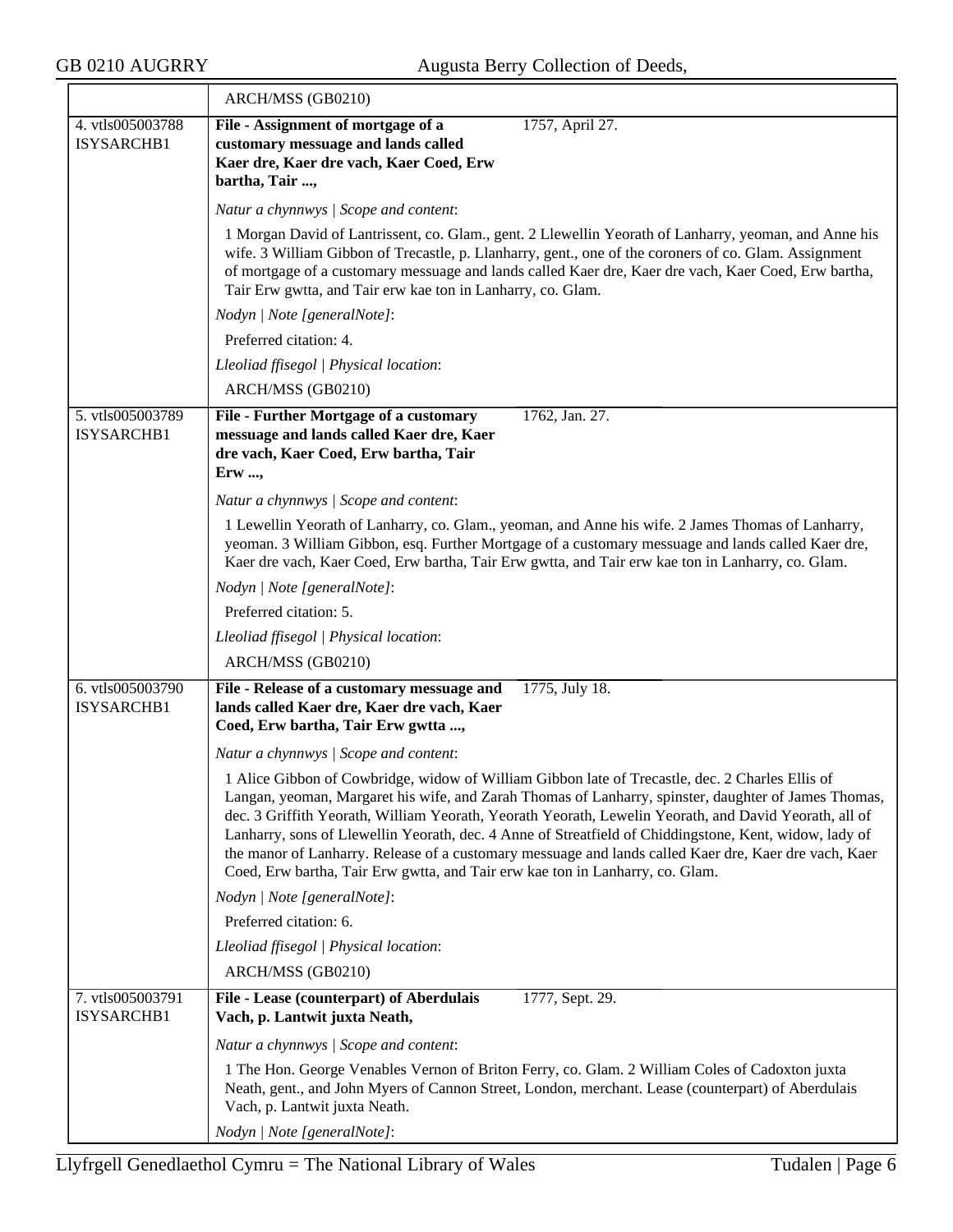|                                 | Preferred citation: 7.                                                                                                                                                                                                                                                                                                                |
|---------------------------------|---------------------------------------------------------------------------------------------------------------------------------------------------------------------------------------------------------------------------------------------------------------------------------------------------------------------------------------|
|                                 | Lleoliad ffisegol   Physical location:                                                                                                                                                                                                                                                                                                |
|                                 | ARCH/MSS (GB0210)                                                                                                                                                                                                                                                                                                                     |
| 8. vtls005003792<br>ISYSARCHB1  | File - Mortgage of East Winsal in Haskard,<br>1786, Oct. 2.<br>co. Pemb,                                                                                                                                                                                                                                                              |
|                                 | Natur a chynnwys / Scope and content:                                                                                                                                                                                                                                                                                                 |
|                                 | 1 John Philipps Laugharne of Orlandon, co. Pemb., esq. 2 Thomas Tucker of Haverfordwest, gent.<br>Mortgage of East Winsal in Haskard, co. Pemb.                                                                                                                                                                                       |
|                                 | Nodyn   Note [generalNote]:                                                                                                                                                                                                                                                                                                           |
|                                 | Preferred citation: 8.                                                                                                                                                                                                                                                                                                                |
|                                 | Lleoliad ffisegol   Physical location:                                                                                                                                                                                                                                                                                                |
|                                 | ARCH/MSS (GB0210)                                                                                                                                                                                                                                                                                                                     |
| 9. vtls005003793<br>ISYSARCHB1  | File - Lease of Aberdulais Mill and Forges,<br>1793, Aug. 16.                                                                                                                                                                                                                                                                         |
|                                 | Natur a chynnwys / Scope and content:                                                                                                                                                                                                                                                                                                 |
|                                 | 1 The Right Hon. George, Lord Vernon, of Briton Ferry, co. Glam. 2 Richard Bush of Wandsworth,<br>Surrey, malt distiller, Thomas Walker of London, banker, and John Wade of Cannon Street, London,<br>gent., (executors of the will of John Miers). Lease of Aberdulais Mill and Forges.                                              |
|                                 | Nodyn   Note [generalNote]:                                                                                                                                                                                                                                                                                                           |
|                                 | Preferred citation: 9.                                                                                                                                                                                                                                                                                                                |
|                                 | Lleoliad ffisegol   Physical location:                                                                                                                                                                                                                                                                                                |
|                                 | ARCH/MSS (GB0210)                                                                                                                                                                                                                                                                                                                     |
| 10. vtls005003794<br>ISYSARCHB1 | File - Release of houses and premises in<br>1799, June 14.<br>Neath. Partly mutilated,                                                                                                                                                                                                                                                |
|                                 | Natur a chynnwys / Scope and content:                                                                                                                                                                                                                                                                                                 |
|                                 | 1 Capel Leigh of Pont Pool, co. Mon., esq., and Molly Ann, his wife. 2 William Gronow of Neath, co.<br>Glam., surgeon and apothecary. Release of houses and premises in Neath. Partly mutilated.                                                                                                                                      |
|                                 | Nodyn   Note [generalNote]:                                                                                                                                                                                                                                                                                                           |
|                                 | Preferred citation: 10.                                                                                                                                                                                                                                                                                                               |
|                                 | Lleoliad ffisegol   Physical location:                                                                                                                                                                                                                                                                                                |
|                                 | ARCH/MSS (GB0210)                                                                                                                                                                                                                                                                                                                     |
| 11. vtls005003795<br>ISYSARCHB1 | File - Lease for a year of Tir y Gwyryd,<br>1800, June 2.<br>Pant y Ganva, Coed cae mawr, a house in<br>Newcastle Bridgend, co ,                                                                                                                                                                                                      |
|                                 | Natur a chynnwys / Scope and content:                                                                                                                                                                                                                                                                                                 |
|                                 | 1 Rees Howell of Neath, tanner. 2 The Rev. Josiah Rees of Gellygron, minster of the Gospel, and<br>John Place of Neath Abbey, gent. Lease for a year of Tir y Gwyryd, Pant y Ganva, Coed cae mawr, a<br>house in Newcastle Bridgend, co. Glam., and a messuage called Tygwyn ar Llunfell in Llangadock and<br>Llandilofawr, co. Carm. |
|                                 | Nodyn   Note [generalNote]:                                                                                                                                                                                                                                                                                                           |
|                                 | Preferred citation: 11.                                                                                                                                                                                                                                                                                                               |
|                                 | Lleoliad ffisegol   Physical location:                                                                                                                                                                                                                                                                                                |
|                                 | ARCH/MSS (GB0210)                                                                                                                                                                                                                                                                                                                     |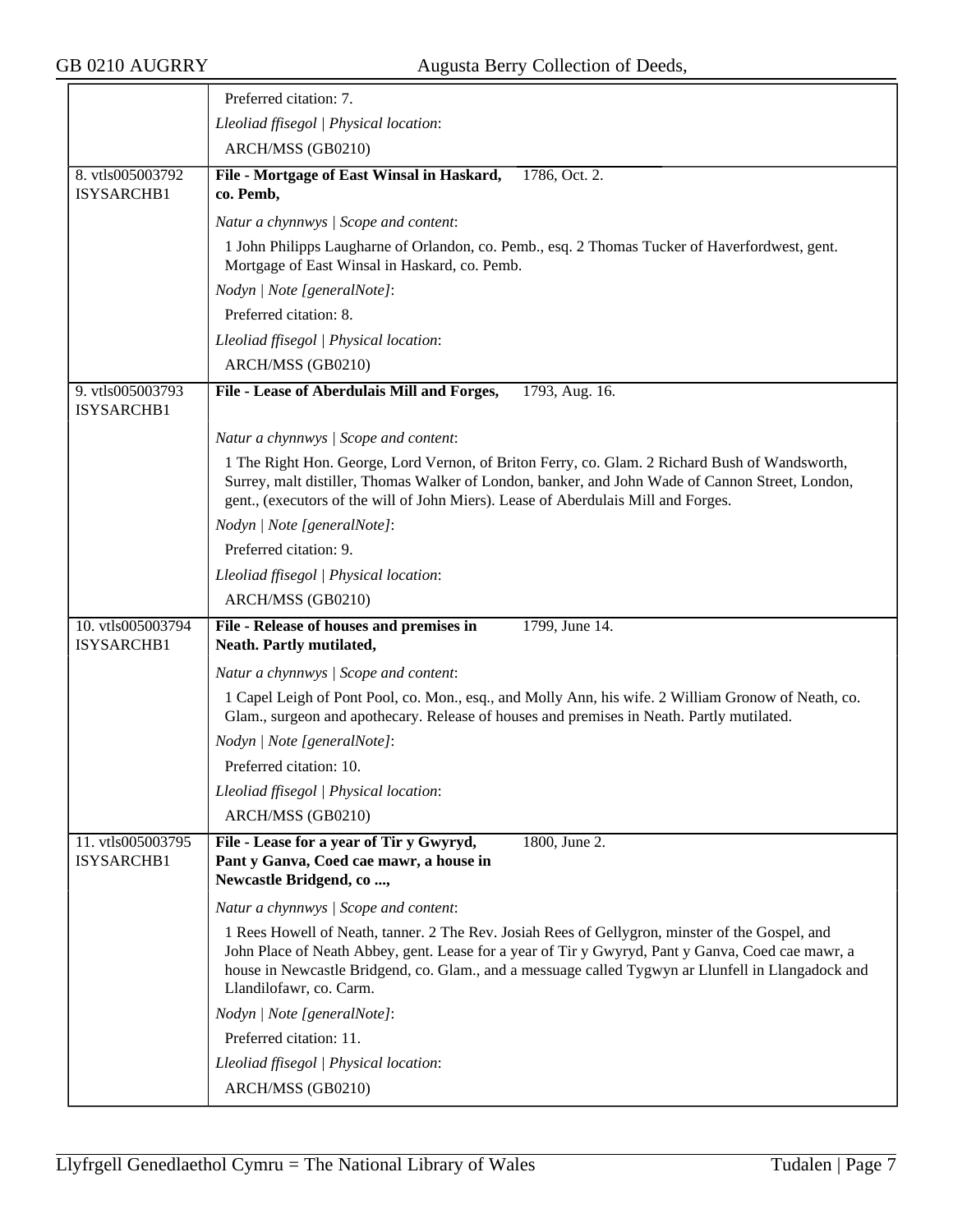| 12. vtls005003796               | File - Release of Tir y Gwyryd, Pant<br>1800, June 3.                                                                                                                                                                                                                                                  |
|---------------------------------|--------------------------------------------------------------------------------------------------------------------------------------------------------------------------------------------------------------------------------------------------------------------------------------------------------|
| ISYSARCHB1                      | y Ganva, Coed cae mawr, a house in                                                                                                                                                                                                                                                                     |
|                                 | Newcastle Bridgend, co. Glam., and a ,                                                                                                                                                                                                                                                                 |
|                                 | Natur a chynnwys / Scope and content:                                                                                                                                                                                                                                                                  |
|                                 | 1 Rees Howell. 2 The Rev. Josiah Rees and John Place. 3 William Gronow of Neath, surgeon, and Anne,<br>his wife. Release of Tir y Gwyryd, Pant y Ganva, Coed cae mawr, a house in Newcastle Bridgend, co.<br>Glam., and a messuage called Tygwyn ar Llunfell in Llangadock and Llandilofawr, co. Carm. |
|                                 | Nodyn   Note [generalNote]:                                                                                                                                                                                                                                                                            |
|                                 | Preferred citation: 12.                                                                                                                                                                                                                                                                                |
|                                 | Lleoliad ffisegol   Physical location:                                                                                                                                                                                                                                                                 |
|                                 | ARCH/MSS (GB0210)                                                                                                                                                                                                                                                                                      |
| 13. vtls005003797<br>ISYSARCHB1 | File - Deed to lead to the uses of a fine<br>1813, March 31.<br>to be levied upon Cefen Thrim isha in<br>Llangevelach,                                                                                                                                                                                 |
|                                 | Natur a chynnwys / Scope and content:                                                                                                                                                                                                                                                                  |
|                                 | 1 William Gronow of Swansea, esq. 2 Phillip Elliot of the same, doctor of physic. Deed to lead to the<br>uses of a fine to be levied upon Cefen Thrim isha in Llangevelach.                                                                                                                            |
|                                 | Nodyn   Note [generalNote]:                                                                                                                                                                                                                                                                            |
|                                 | Preferred citation: 13.                                                                                                                                                                                                                                                                                |
|                                 | Lleoliad ffisegol   Physical location:                                                                                                                                                                                                                                                                 |
|                                 | ARCH/MSS (GB0210)                                                                                                                                                                                                                                                                                      |
| 14. vtls005003798               | <b>File - Final Concord in a fine levied</b><br>1813, April 6.                                                                                                                                                                                                                                         |
| ISYSARCHB1                      | between Phillip Elliot, doctor of physic,<br>plaintiff, and William Gronow, esq.,<br>deforceant, when the ,                                                                                                                                                                                            |
|                                 | Natur a chynnwys / Scope and content:                                                                                                                                                                                                                                                                  |
|                                 | Final Concord in a fine levied between Phillip Elliot, doctor of physic, plaintiff, and William Gronow,<br>esq., deforceant, when the deforceant acknowledged two messuages in Llangevelah to be the right of the<br>plaintiff.                                                                        |
|                                 | Nodyn   Note [generalNote]:                                                                                                                                                                                                                                                                            |
|                                 | Preferred citation: 14.                                                                                                                                                                                                                                                                                |
|                                 | Lleoliad ffisegol   Physical location:                                                                                                                                                                                                                                                                 |
|                                 | ARCH/MSS (GB0210)                                                                                                                                                                                                                                                                                      |
| 15. vtls005003799<br>ISYSARCHB1 | File - Appointment by Anne Gronow, wife<br>1818, April 20.<br>of William Gronow, of messuages to the<br>use of Thomas Gronow, her youngest son,                                                                                                                                                        |
|                                 | Nodyn   Note [generalNote]:                                                                                                                                                                                                                                                                            |
|                                 | Preferred citation: 15.                                                                                                                                                                                                                                                                                |
|                                 | Lleoliad ffisegol   Physical location:                                                                                                                                                                                                                                                                 |
|                                 | ARCH/MSS (GB0210)                                                                                                                                                                                                                                                                                      |
| 16. vtls005003800<br>ISYSARCHB1 | File - Assignment of lease of the<br>1818, Sept. 1.<br><b>Ynisygerrwn Tin Works,</b>                                                                                                                                                                                                                   |
|                                 | Natur a chynnwys / Scope and content:                                                                                                                                                                                                                                                                  |
|                                 | 1 Samuel Fothergill Lettsom of Cannon Street, London, merchant. 2 The Hon. Sir William Garrow, kt.<br>Assignment of lease of the Ynisygerrwn Tin Works.                                                                                                                                                |
|                                 | Nodyn   Note [generalNote]:                                                                                                                                                                                                                                                                            |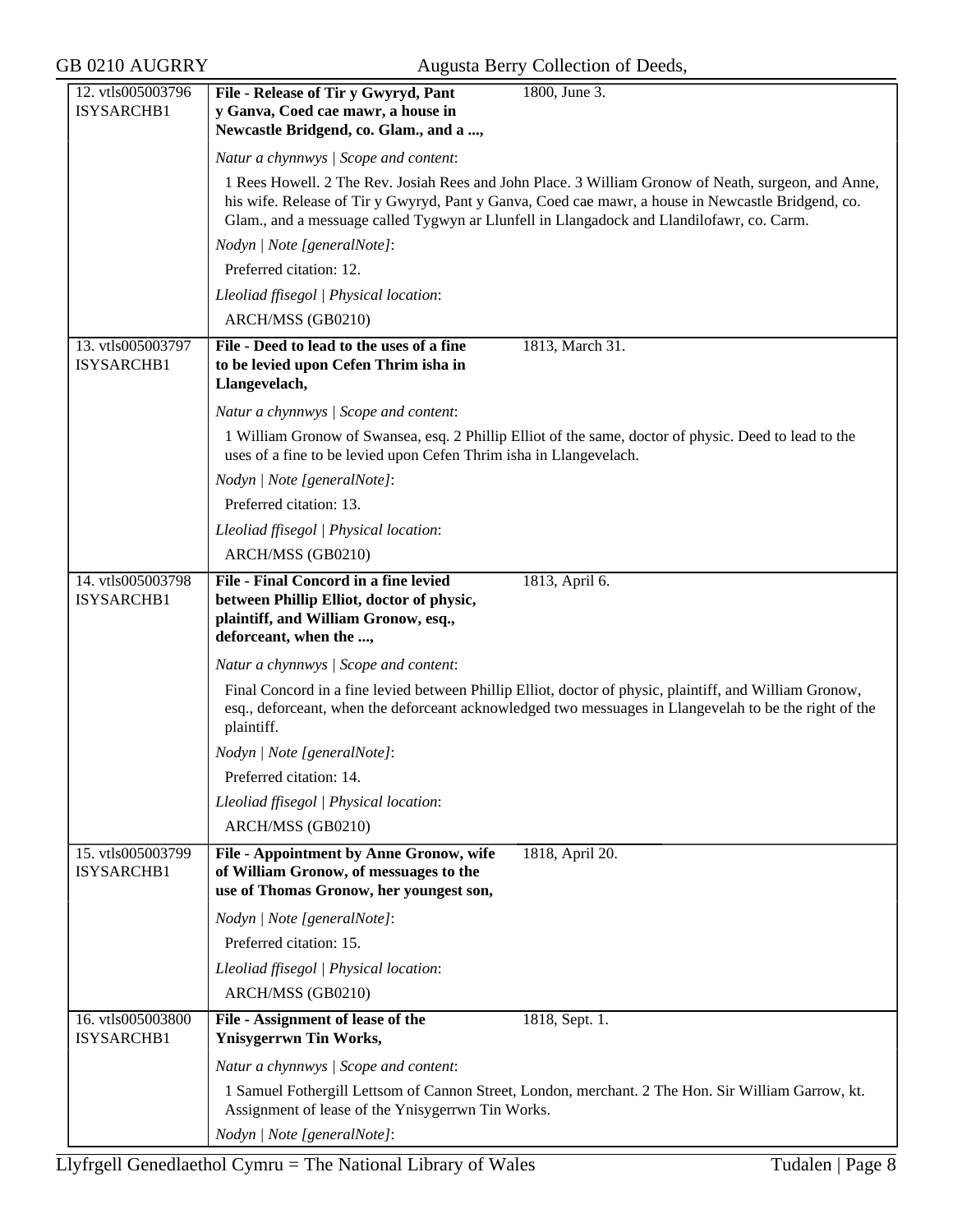$\overline{\phantom{a}}$ 

|                                 | Preferred citation: 16.                                                                                                                                                                                                                                                                                                                         |
|---------------------------------|-------------------------------------------------------------------------------------------------------------------------------------------------------------------------------------------------------------------------------------------------------------------------------------------------------------------------------------------------|
|                                 | Lleoliad ffisegol   Physical location:                                                                                                                                                                                                                                                                                                          |
|                                 | ARCH/MSS (GB0210)                                                                                                                                                                                                                                                                                                                               |
| 17. vtls005003801<br>ISYSARCHB1 | File - Assignment of leasehold properties<br>1819, June 22.<br>in Cadoxtone, co. Glam. With a bond of<br>indemnity,                                                                                                                                                                                                                             |
|                                 | Natur a chynnwys / Scope and content:                                                                                                                                                                                                                                                                                                           |
|                                 | 1 Catharine Fernythough of Worcester, widow. 2 Edward Hawkins of Dylais, co. Glam. 3 Samuel<br>Hawkins of the same. 4 Ellin Hawkins, Catherine Hawkins, and Mary Anne Hawkins of Lithfield,<br>spinsters. 5 William Gronow of Cadoxtone, esq. Assignment of leasehold properties in Cadoxtone, co.<br>Glam. With a bond of indemnity.           |
|                                 | Nodyn   Note [generalNote]:                                                                                                                                                                                                                                                                                                                     |
|                                 | Preferred citation: 17.                                                                                                                                                                                                                                                                                                                         |
|                                 | Lleoliad ffisegol   Physical location:                                                                                                                                                                                                                                                                                                          |
|                                 | ARCH/MSS (GB0210)                                                                                                                                                                                                                                                                                                                               |
| 18. vtls005003802               | File - Release of the equity of redemption<br>1820, May 10.                                                                                                                                                                                                                                                                                     |
| ISYSARCHB1                      | of the Ynisygerwn works near Neath,                                                                                                                                                                                                                                                                                                             |
|                                 | Natur a chynnwys / Scope and content:                                                                                                                                                                                                                                                                                                           |
|                                 | 1 Thomas Chase Patrick of Austin Friars, London, insurance broker, and John Vigurs of Threadneedle<br>Street, London, merchant, assignees of the estate of Samuel Fothergill Lettsom, bankrupt. 2 Sir William<br>Garrow, kt. Release of the equity of redemption of the Ynisygerwn works near Neath.                                            |
|                                 | Nodyn   Note [generalNote]:                                                                                                                                                                                                                                                                                                                     |
|                                 | Preferred citation: 18.                                                                                                                                                                                                                                                                                                                         |
|                                 | Lleoliad ffisegol   Physical location:                                                                                                                                                                                                                                                                                                          |
|                                 | ARCH/MSS (GB0210)                                                                                                                                                                                                                                                                                                                               |
| 19. vtls005003803<br>ISYSARCHB1 | File - Conveyance of freehold estates<br>1830, March 9.<br>in Kent, Hertfordshire, Middlesex, and<br>co. Glam., with a covenant to surrender<br>copyhold estates in the ,                                                                                                                                                                       |
|                                 | Natur a chynnwys / Scope and content:                                                                                                                                                                                                                                                                                                           |
|                                 | 1 The Hon. Sir William Garrow, kt. 2 Leonard Smith of London, merchant, Edward Loweth Badeley<br>of Paper Buildings, Temple, London, and William Nanson Lettsom of Grays Inn, esq. Conveyance of<br>freehold estates in Kent, Hertfordshire, Middlesex, and co. Glam., with a covenant to surrender copyhold<br>estates in the manor of Barnet. |
|                                 | Nodyn   Note [generalNote]:                                                                                                                                                                                                                                                                                                                     |
|                                 | Preferred citation: 19.                                                                                                                                                                                                                                                                                                                         |
|                                 | Lleoliad ffisegol   Physical location:                                                                                                                                                                                                                                                                                                          |
|                                 | ARCH/MSS (GB0210)                                                                                                                                                                                                                                                                                                                               |
| 20. vtls005003804<br>ISYSARCHB1 | File - Assignment of mortgage to secure<br>1830, March 9.<br>£500,                                                                                                                                                                                                                                                                              |
|                                 | Natur a chynnwys / Scope and content:                                                                                                                                                                                                                                                                                                           |
|                                 | 1 Sir William Garrow, kt. 2 Leonard Smith, Edward Loweth Badeley, and William Nanson Lettsom.<br>Assignment of mortgage to secure £500.                                                                                                                                                                                                         |
|                                 | Nodyn   Note [generalNote]:                                                                                                                                                                                                                                                                                                                     |
|                                 | Preferred citation: 20.                                                                                                                                                                                                                                                                                                                         |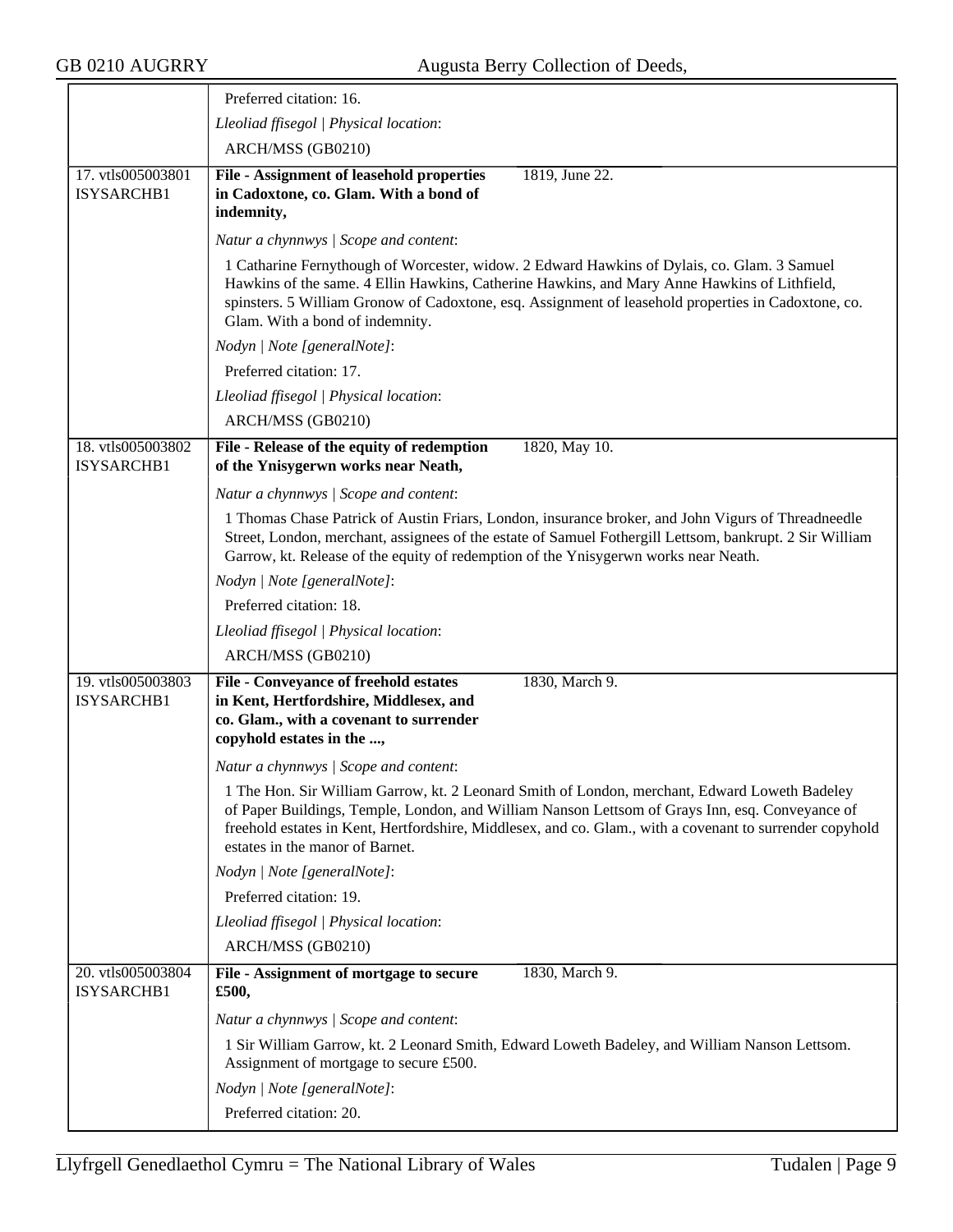|                                 | Lleoliad ffisegol   Physical location:                                                                                                                                                                                                                                       |
|---------------------------------|------------------------------------------------------------------------------------------------------------------------------------------------------------------------------------------------------------------------------------------------------------------------------|
|                                 | ARCH/MSS (GB0210)                                                                                                                                                                                                                                                            |
| 21. vtls005003805               | File - Settlement of estates and insurance<br>1830, March 9.                                                                                                                                                                                                                 |
| ISYSARCHB1                      | policies,                                                                                                                                                                                                                                                                    |
|                                 | Natur a chynnwys / Scope and content:                                                                                                                                                                                                                                        |
|                                 | 1 Sir William Garrow, kt. 2 Leonard Smith, Edward Lowth Badeley, and William Nanson Lettsom.<br>Settlement of estates and insurance policies.                                                                                                                                |
|                                 | Nodyn   Note [generalNote]:                                                                                                                                                                                                                                                  |
|                                 | Preferred citation: 21.                                                                                                                                                                                                                                                      |
|                                 | Lleoliad ffisegol   Physical location:                                                                                                                                                                                                                                       |
|                                 | ARCH/MSS (GB0210)                                                                                                                                                                                                                                                            |
| 22. vtls005003806               | File - Release of claims to estate in co.<br>1831, Oct. 3.                                                                                                                                                                                                                   |
| ISYSARCHB1                      | Glam,                                                                                                                                                                                                                                                                        |
|                                 | Natur a chynnwys / Scope and content:                                                                                                                                                                                                                                        |
|                                 | 1 Rees Howell Gronow of Chesterfield Street, Mayfair. 2 The Rev. Thomas Gronow of Court Herbert,<br>co. Glam., clerk. 3 William Nanson Lettsom, Samuel Grove Price, esq's, and Edward Howell of Swansea,<br>doctor of physic. Release of claims to estate in co. Glam.       |
|                                 | Nodyn   Note [generalNote]:                                                                                                                                                                                                                                                  |
|                                 | Preferred citation: 22.                                                                                                                                                                                                                                                      |
|                                 | Lleoliad ffisegol   Physical location:                                                                                                                                                                                                                                       |
|                                 | ARCH/MSS (GB0210)                                                                                                                                                                                                                                                            |
| 23. vtls005003807               | File - Lease for a year of messuages in the<br>1832, Nov. 12.                                                                                                                                                                                                                |
| ISYSARCHB1                      | town of Neath,                                                                                                                                                                                                                                                               |
|                                 | Natur a chynnwys / Scope and content:                                                                                                                                                                                                                                        |
|                                 | 1 The Rev. Thomas Gronow of Court Herbert, Cadoxton near Neath, clerk. 2 William Jones, captain in<br>the Royal Navy, and William Nanson Lettsom of Harley Street, Cavendish Square. Lease for a year of<br>messuages in the town of Neath.                                  |
|                                 | Nodyn   Note [generalNote]:                                                                                                                                                                                                                                                  |
|                                 | Preferred citation: 23.                                                                                                                                                                                                                                                      |
|                                 | Lleoliad ffisegol   Physical location:                                                                                                                                                                                                                                       |
|                                 | ARCH/MSS (GB0210)                                                                                                                                                                                                                                                            |
| 24. vtls005003808<br>ISYSARCHB1 | 1832, Nov. 13.<br>File - Trust Deed for securing an annuity<br>to Mary Davis,                                                                                                                                                                                                |
|                                 | Natur a chynnwys / Scope and content:                                                                                                                                                                                                                                        |
|                                 | 1 The Rev. Thomas Gronow of Court Herbert, p. Cadoxton near Neath, clerk. 2 John Davis of Bristol,<br>doctor of physic, and Mary his wife. 3 William Jones, captain in the Royal Navy, and William Nanson<br>Lettsom, esq. Trust Deed for securing an annuity to Mary Davis. |
|                                 | Nodyn   Note [generalNote]:                                                                                                                                                                                                                                                  |
|                                 | Preferred citation: 24.                                                                                                                                                                                                                                                      |
|                                 | Lleoliad ffisegol   Physical location:                                                                                                                                                                                                                                       |
|                                 | ARCH/MSS (GB0210)                                                                                                                                                                                                                                                            |
| 25. vtls005003809               | File - Lease of Tor y gelly in Llanharry,<br>1841, Dec. 2.                                                                                                                                                                                                                   |
| ISYSARCHB1                      |                                                                                                                                                                                                                                                                              |
|                                 | Natur a chynnwys / Scope and content:                                                                                                                                                                                                                                        |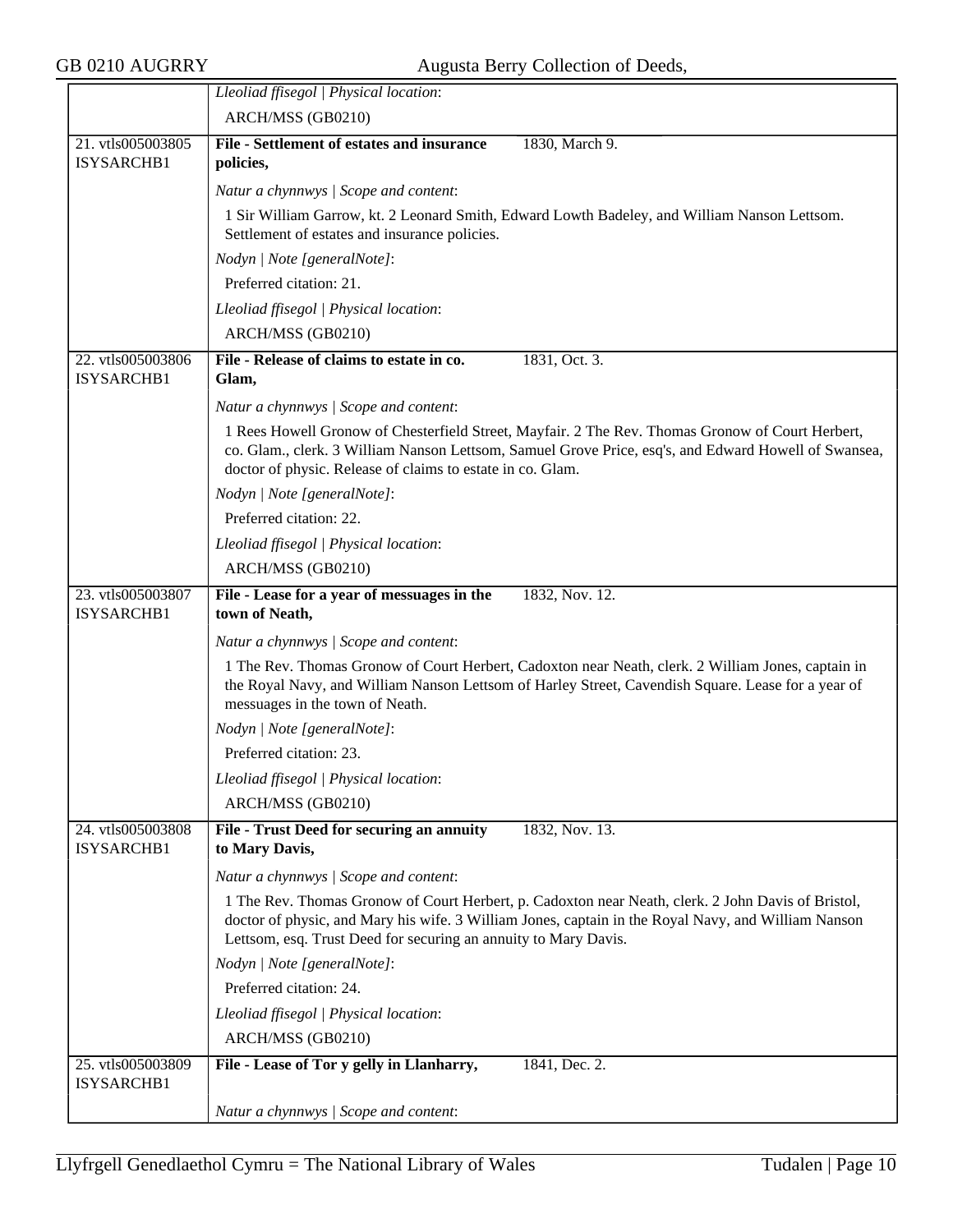|                                 | 1 The Rev. Thomas Gronow, clerk. 2 William Hopkin of Torygelly, p. Lanharry, yeoman. Lease of Tor y<br>gelly in Llanharry.                                                                                                                                                                                                                                                                                                                                                                                                                                                                    |
|---------------------------------|-----------------------------------------------------------------------------------------------------------------------------------------------------------------------------------------------------------------------------------------------------------------------------------------------------------------------------------------------------------------------------------------------------------------------------------------------------------------------------------------------------------------------------------------------------------------------------------------------|
|                                 | Nodyn   Note [generalNote]:                                                                                                                                                                                                                                                                                                                                                                                                                                                                                                                                                                   |
|                                 | Preferred citation: 25.                                                                                                                                                                                                                                                                                                                                                                                                                                                                                                                                                                       |
|                                 | Lleoliad ffisegol   Physical location:                                                                                                                                                                                                                                                                                                                                                                                                                                                                                                                                                        |
|                                 | ARCH/MSS (GB0210)                                                                                                                                                                                                                                                                                                                                                                                                                                                                                                                                                                             |
| 26. vtls005003810<br>ISYSARCHB1 | File - Power Of Attorney to give effect to<br>1843, Sept. 4.<br>a compromise of the suit of Llewellyn v.<br>Badeley and others in Chancery ,                                                                                                                                                                                                                                                                                                                                                                                                                                                  |
|                                 | Natur a chynnwys / Scope and content:                                                                                                                                                                                                                                                                                                                                                                                                                                                                                                                                                         |
|                                 | 1 Samuel Lettsom of Parramatta, New South Wales. 2 Edward Badeley and William Nanson Lettsom.<br>Power Of Attorney to give effect to a compromise of the suit of Llewellyn v. Badeley and others in<br>Chancery.                                                                                                                                                                                                                                                                                                                                                                              |
|                                 | Nodyn   Note [generalNote]:                                                                                                                                                                                                                                                                                                                                                                                                                                                                                                                                                                   |
|                                 | Preferred citation: 26.                                                                                                                                                                                                                                                                                                                                                                                                                                                                                                                                                                       |
|                                 | Lleoliad ffisegol   Physical location:                                                                                                                                                                                                                                                                                                                                                                                                                                                                                                                                                        |
|                                 | ARCH/MSS (GB0210)                                                                                                                                                                                                                                                                                                                                                                                                                                                                                                                                                                             |
| 27. vtls005003811<br>ISYSARCHB1 | File - Assignment of a life interest in<br>1852, March 12.<br>the share of the late wife of G.S.R.<br>D'Egryselle under the will ,                                                                                                                                                                                                                                                                                                                                                                                                                                                            |
|                                 | Natur a chynnwys / Scope and content:                                                                                                                                                                                                                                                                                                                                                                                                                                                                                                                                                         |
|                                 | 1 William Garrow of Jaffa, Ceylon, The Rev. Edward William Garrow of Dowdeswell, Gloucestershire,<br>clerk, Anna Maria Garrow and Georgina Letitia Garrow of Canterbury, spinsters, Waldo Hicks Philips<br>of Guernsey, and Arabella his wife, The Rev. William Bradstreet of Lower Hardres, clerk, and Katherine<br>Caroline, his wife. 2 Germain Simon Rateau D'Egryselle of Paris. 3 William Nanson Lettsom of<br>Padington, and The Rev. William Bradstreet. Assignment of a life interest in the share of the late wife of<br>G. S. R. d'Egryselle under the will of Sir William Garrow. |
|                                 | Nodyn   Note [generalNote]:                                                                                                                                                                                                                                                                                                                                                                                                                                                                                                                                                                   |
|                                 | Preferred citation: 27.                                                                                                                                                                                                                                                                                                                                                                                                                                                                                                                                                                       |
|                                 | Lleoliad ffisegol   Physical location:                                                                                                                                                                                                                                                                                                                                                                                                                                                                                                                                                        |
|                                 | ARCH/MSS (GB0210)                                                                                                                                                                                                                                                                                                                                                                                                                                                                                                                                                                             |
| 28. vtls005003812<br>ISYSARCHB1 | <b>File - Direction by the Rev. Thomas</b><br>1853, Jan. 19.<br>Gronow to raise £200 for the advancement<br>of Henry Lettsom Gronow,                                                                                                                                                                                                                                                                                                                                                                                                                                                          |
|                                 | Nodyn   Note [generalNote]:                                                                                                                                                                                                                                                                                                                                                                                                                                                                                                                                                                   |
|                                 | Preferred citation: 28.                                                                                                                                                                                                                                                                                                                                                                                                                                                                                                                                                                       |
|                                 | Lleoliad ffisegol   Physical location:                                                                                                                                                                                                                                                                                                                                                                                                                                                                                                                                                        |
|                                 | ARCH/MSS (GB0210)                                                                                                                                                                                                                                                                                                                                                                                                                                                                                                                                                                             |
| 29. vtls005003813<br>ISYSARCHB1 | File - Lease of Tor y gelly in Lanharry. Not<br>1854.<br>executed,                                                                                                                                                                                                                                                                                                                                                                                                                                                                                                                            |
|                                 | Natur a chynnwys / Scope and content:                                                                                                                                                                                                                                                                                                                                                                                                                                                                                                                                                         |
|                                 | 1 The Rev. Thomas Gronow. 2 William John Pughsley of Lanharry, chemist. Lease of Tor y gelly in<br>Lanharry. Not executed.                                                                                                                                                                                                                                                                                                                                                                                                                                                                    |
|                                 | Nodyn   Note [generalNote]:                                                                                                                                                                                                                                                                                                                                                                                                                                                                                                                                                                   |
|                                 | Preferred citation: 29.                                                                                                                                                                                                                                                                                                                                                                                                                                                                                                                                                                       |